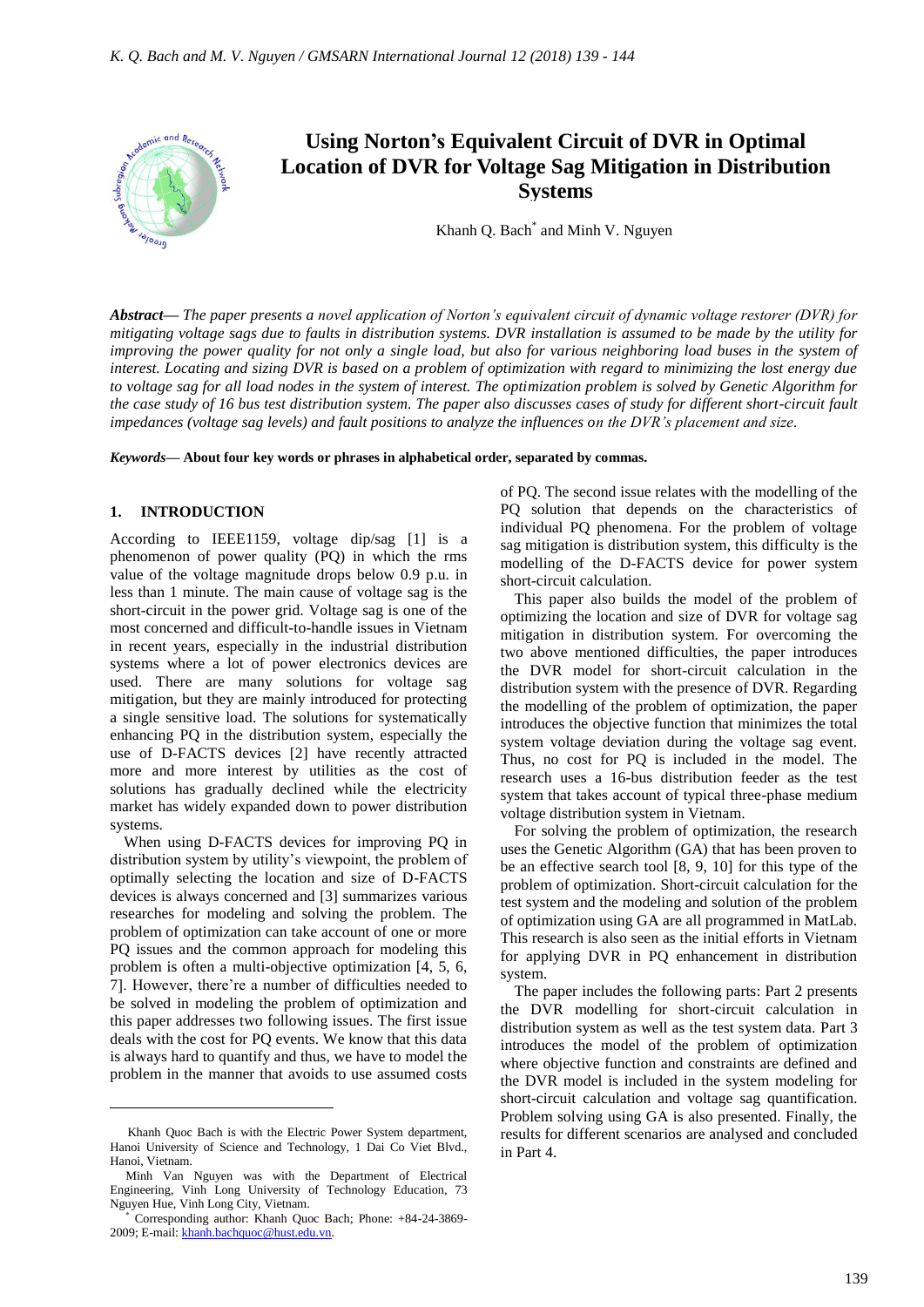# **2. RELATED ISSUES FOR PROBLEM DEFINITION**

# *2.1 Dynamic Voltage Restorer Modeling*

DVR is a D-FACTS device. This device is connected in series with the load that needs to be protected or connected to the source generating PQ issues to limit its bad influence to the power grid operation. As a result, the DVR can mitigate different PQ issues such as voltage sag, voltage unbalancing, harmonics and reactive power compensation on the power grid [2, 11].



**Fig. 1. A typical application of DVR for load protection.**

The description of the DVR in the steady-state calculation is popularly given as a voltage source in series with the impedance of the branch where the DVR is connected as Figure 2.a [12]. In modeling the power system for short-circuit calculation, the method of bus impedance matrix is often used and such DVR's model of series connected voltage source is difficult to applied. However, the problem can be eased by replacing the voltage source model with the Norton's equivalent current source as shown in Figure 2.b.



 $U_{DVR}$ : Series voltage source of DVR

 $I_{DVR}$ : Current injected by DVR

 $Z_{DVR}$ : Internal reactance of DVR

 $Z_{ik}$ : Impedance of the branch j-k

**Fig.2. Norton's equivalent current source model.**



**Fig.3. Steady-state current injection model of the DVR.**

In power system modeling for steady-state calculation, the Norton's equivalent current source model of the DVR can be represented as a load current at the output node (j) and a current source at the input node (k) as shown in Figure 3 [13]. Note that the node k is the position of which the voltage is compensated by DVR.

# *2.2 16-Bus Distribution Test Feeder*

This paper uses a 16-bus distribution feeder (Figure 4) as the test system for modeling the problem of voltage sag due to short-circuit in distribution system and analyse the scenarios for DVR placement for system voltage sag mitigation.



**Fig.4. 16-bus distribution feeder as the test system**

The 16-bus distribution feeder is modeled basing on the IEEE 13-bus distribution test system, but it also takes into account the typical features of the Vietnamese power distribution network where loads and branches that are of three-phases balanced. Voltage quality is assumed to follow the regulation of 39/2015/TT-BCT by the Minitry of Industry and Trade of Vietnam. The system voltage is 1.05pu. Short-circuit power of the system is assumed to be 150kVA. The parameters are given in [9].

# **3. PROBLEM DEFINITION**

# *3.1 Test System Analysis in different operating conditions*

#### *3.1.1 Steady-state calculation*

The steady-state calculation for the test system is made in Matlab and the resulted system bus voltages shown in Figure 3 are all greater than 0.95pu that are in compliance with the voltage tolerance defined by the regulation of 39/2015/TT-BCT in Vietnam.



**Fig. 5. System bus voltages in steady-state operation.**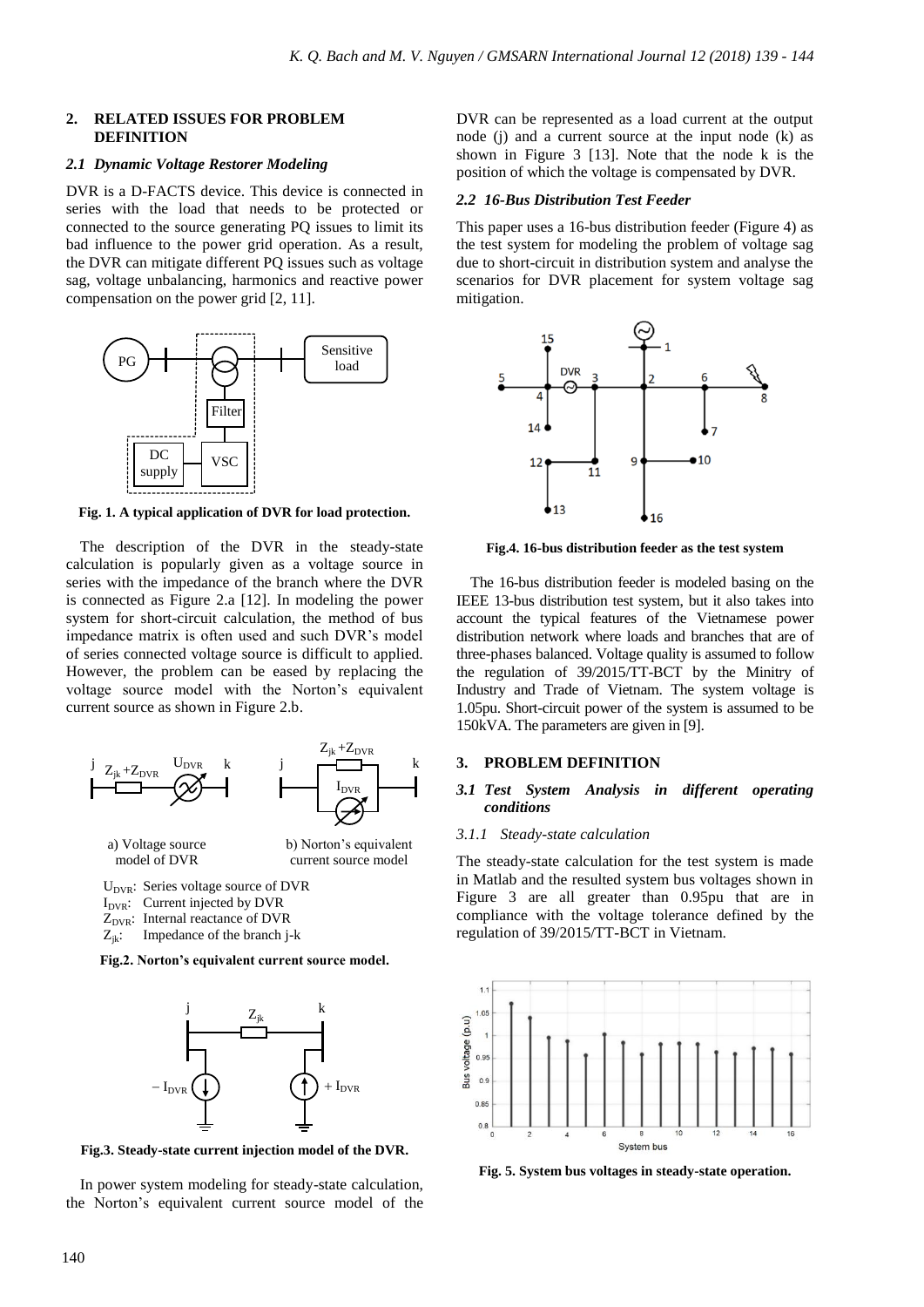### *3.1.2 Short-circuit calculation*

System voltage sags can be modeled by short-circuit calculation for the test system. The paper considers a three-phase short-circuit with the fault impedance  $Z_f = R_f$  $+ iX_f$  (Ω). Short-circuit calculation is performed in Matlab using the method of bus impedance matrix. The resulting bus voltage sags can be calculated for different scenarios as analysed in Part 4.

For system voltage sag mitigation in distribution system, the paper considers the placement of one DVR as the service area of a distribution system is relatively small. The location and size of the DVR is the target of the calculation. The new idea proposed in this paper is that the paper introduces the application of superposition principle according to the Thevenin theorem for modeling the voltage sag mitigation with the presence of DVR as shown in Figure 6 [14]. Introduced DVR model as Figure 3 is added to the test system.



**Fig.6. Test system modeling using [Zbus] with the presence of DVR.**

It's assumed that the initial state of the test system is the short-circuit without DVR. Thus, we have the system bus voltage equation as (1)

$$
[U0] = [Zbus] \times [I0] \tag{1}
$$

where

 $[U^0]$ : Initial bus voltage matrix (Voltage sag at all buses during system short-circuit)

$$
[U0] = \begin{bmatrix} \dot{U}_{sag.1} \\ \vdots \\ \dot{U}_{sag.1} \\ \vdots \\ \dot{U}_{sag.1} \end{bmatrix}
$$
 (2)

[ $I^0$ ]: Initial injected current matrix (Short-circuit current).

$$
\begin{bmatrix} I^0 \end{bmatrix} = \begin{bmatrix} \dot{I}_{f1} \\ \vdots \\ \dot{I}_{fk} \\ \vdots \\ \dot{I}_{fn} \end{bmatrix} \tag{3}
$$

 $[Z_{bus}]$ : System bus impedance matrix.  $[Z_{bus}]$  is calculated from the bus admittance matrix:  $[Z_{bus}]$  =  $[Y_{bus}]^{-1}$ .

If the short-circuit is assumed to have fault impedance, we can add the fault impedance to  $[Z_{bus}]$ .

Suppose that a DVR is inserted in a certain branch j-k, according to the proposed DVR model (Figure 3), its behavior during short-circuit state can be modeled as the injection of the current in the bus k  $\Delta I_k = I_{DVR}$  and the outgoing current  $\Delta I_j = -I_{DVR}$  from the bus j. Thus, according to the Thevenin thorem, the bus voltage equation should be as follows [14]:

$$
[U] = [Z_{bus}] \times ([I0] + [\Delta I])
$$
(4)  
= [Z<sub>bus</sub>] \times [I<sup>0</sup>] + [Z<sub>bus</sub>] \times [\Delta I]  
= [U<sup>0</sup>] + [\Delta U]  
where [ $\Delta U$ ] = [Z<sub>bus</sub>] \times [\Delta I] (5)

$$
\begin{bmatrix}\n\Delta U_1 \\
\cdots \\
\Delta U_k \\
\cdots \\
\Delta U_n\n\end{bmatrix} = [Z_{bus}] \times \begin{bmatrix}\n\Delta I_1 \\
\cdots \\
\Delta I_k \\
\Delta I_n\n\end{bmatrix}
$$
\n(6)

where

or

 $\Delta U_i$ : Bus i voltage improvement (i=1,n) after adding the DVR in the branch j-k.

 $\Delta I_i$ : Additional injected current to the bus i (i=1,n) after add the DVR to the system. Obviously,  $\Delta I_i = 0$  for bus i (i=1,n, i $\neq$ j and i $\neq$ k).

 $\Delta I_k = +I_{DVR}$  and  $\Delta I_i = -I_{DVR}$ 

Replace the values of  $\Delta l_i$  in (6), we have

$$
\Delta U_k = \Delta I_k \times Z_{kk} + \Delta I_j \times Z_{kj}
$$
  
=  $I_{DVR} \times (Z_{kk} - Z_{kj})$  (7)

According to the DVR model, the voltage of bus k is compensated up to the desired value. It means the bus k voltage increases from  $U_k^0 = U_{\text{sag},k}$  up to  $U_k = 1$ .

So, 
$$
\Delta U_k = 1 - U_{\text{sag,k}}
$$
 (8)

Replace (8) into (7), we get  $I_{DVR}$ 

$$
I_{\text{DVR}} = \Delta I_{k} = \frac{\Delta U_{k}}{Z_{kk} - Z_{kj}} = \frac{1 - U_{\text{sag}k}}{Z_{kk} - Z_{kj}}
$$
(9)

and the power of DVR

$$
S_{\text{DVR.k}} = \sqrt{3} \times I_{\text{DVR}} \times \Delta U_{\text{k}} \tag{10}
$$

Ultimately, we calculate the corresponding voltage upgrades for other bus i (i=1-n; i $\neq$ k) in the test system.

$$
\Delta U_i = \Delta I_k \times Z_{ik} + \Delta I_j \times Z_{ij} = I_{DVR} \times (Z_{ik} - Z_{ij})
$$

$$
= (1 - U_{\text{sag,k}}) \times \frac{Z_{ik} - Z_{ij}}{Z_{kk} - Z_{kj}} \tag{11}
$$

and system bus voltages with the presence of DVR:  $U_i = \Delta U_i + U_{sagi}$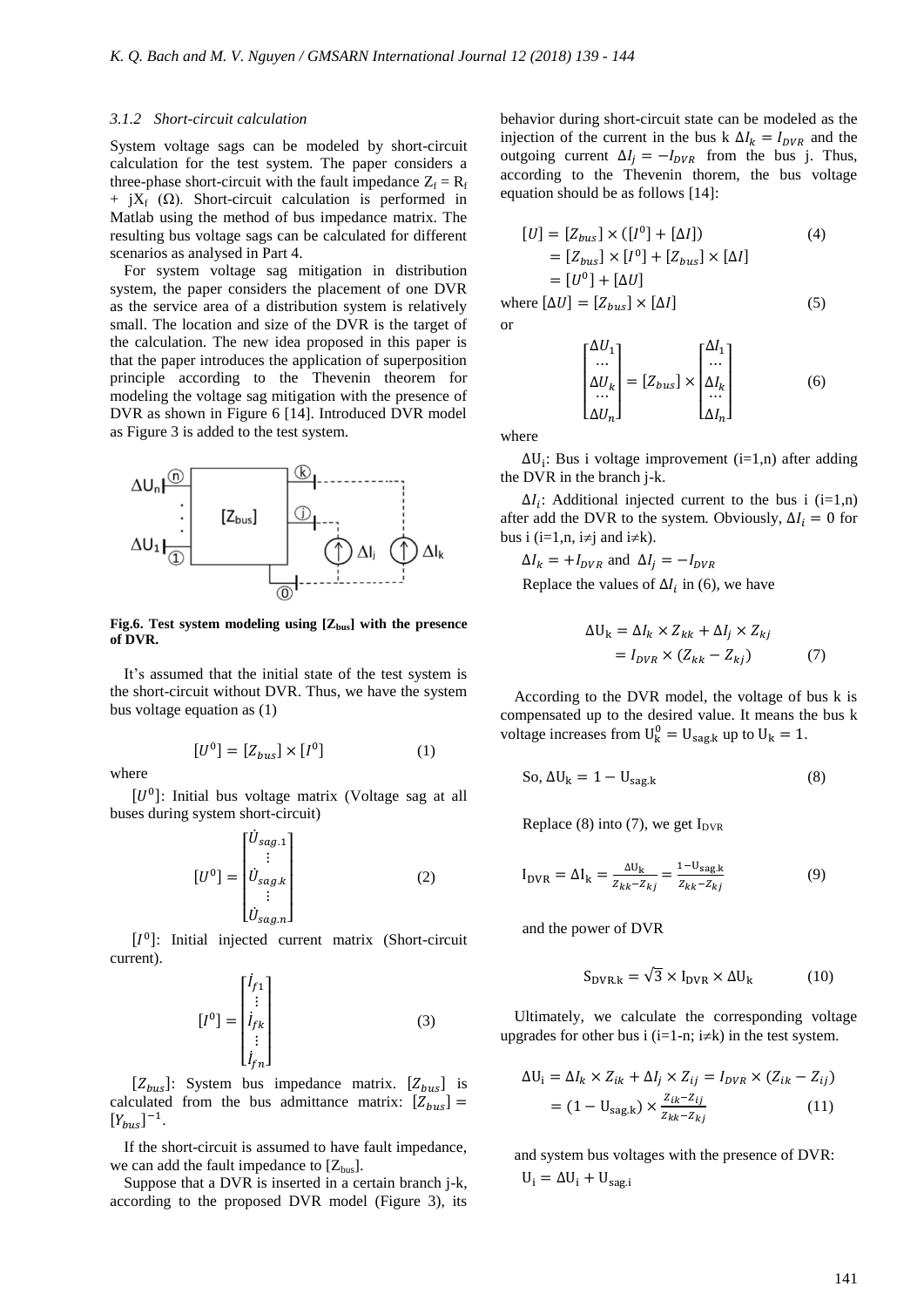$$
= (1 - U_{\text{sag.k}}) \times \frac{z_{ik} - z_{ij}}{z_{kk} - z_{kj}} + U_{\text{sag.i}} \tag{12}
$$

From the resulting values  $U_i$ , we can calculate the objective function which is the total system voltage deviation after placing DVR (13).

All calculation relating with  $[Z_{bus}]$ , DVR's power  $S_{DVR}$ and (13) are programmed in Matlab.

### *3.2 Modeling the problem of optimization*

In this research, DVR's location and size is optimally selected in a problem of optimization where the objective function is to minimize the total system voltage deviation. This quantity can be seen as the index of system voltage sag energy [16].

$$
\Delta U = \sqrt{\sum_{i=1}^{n} (U_{ref} - U_i)^2} \Rightarrow \text{Min} \tag{13}
$$

where

Uref: Reference system voltage, equals 1p.u.

U<sub>i</sub>: Bus i voltage after placing DVR in the test system, that is calculated in (12).

In this research, base power of DVR is assumed that  $1p.u. = 100kVA.$ 

The variables of the problem are the DVR's location. DVR's power (size) is calculated depending on DVR location and short-circuit position as per (8). The solution of the problem is the optimal location for DVR installation that minimizes the objective function (13).

There're actually several methods for solving the problem of optimization. In this paper, the research uses GA. All calculations in the flowchart in Figure 7 is programmed in MatLab.

#### *3.3 Application of Genetic Algorithm [12, 14]*

The genetic algorithm (GA) searches for an optimal solution using the principles of evolution based on a certain string which is judged and propagated to form the next generation.

The algorithm is designed such that the "fitter" strings survive and propagate into later generations. The major advantage of the GA is that the solution is globally optimal. Moreover, a GA is capable of obtaining the global solution to a wide variety of functions, such as differentiable or non-differentiable, linear or nonlinear, continuous or discrete, and analytical or procedural functions [7, 8]. The problem of optimally locating and sizing DVR for voltage sag mitigation is also a suitable case for GA application. Main steps of GA for solving this problem is plotted in Figure 7.

If the DVR location selected from the set of 16 nodes of the test system is seen as a chromosome, then each chromosome will be defined as a string of 16-bit binary format, for example "0 0 0 0 1 0 0 0 0 0 0 0 0 0 0 0", where "0" means no DVR placement and "1" is with DVR placement. So the GA [8] will start the search process to find the best chromosome in the total of chromosomes. GA procedure of calculation is performed by the function GA.m of Matlab. The parameters set in advance include the initial population, probability of crossover: 0.95, probability of mutation: 0.05. Call the function GA in MatLab to run the flowchart in Figure 7.



**Fig. 7. Flowchart of Genetic Algorithm.**

# **4 RESULT ANALYSIS**

### *4.1Research Scienarios and Results*

The research considers the following assumptions:

- The assumption of DVR placement: Only considers DVR placement at nodes out of the short-circuit current flowing path of the test system.

- Three-phase short-circuit through different values of fault impedances  $Z_f$  will result in different magnitudes of bus voltage sag for the test system and different values of the objective function. In this research, the  $Z_f$  is inadvance selected so that the voltage sags throughout system buses are almost above 0.5p.u. The paper considers two alternatives of fault impedances for analysing its influences in the problem solution.

### *4.2Case-study 1*

This case-study assumes  $Z_f = 0.25 + j0.16$  ( $\Omega$ ) and the short-circuit position is at node 8. Figure 8 shows the results of system bus voltages without placing DVR (blue bar) and with placing DVR (red curve).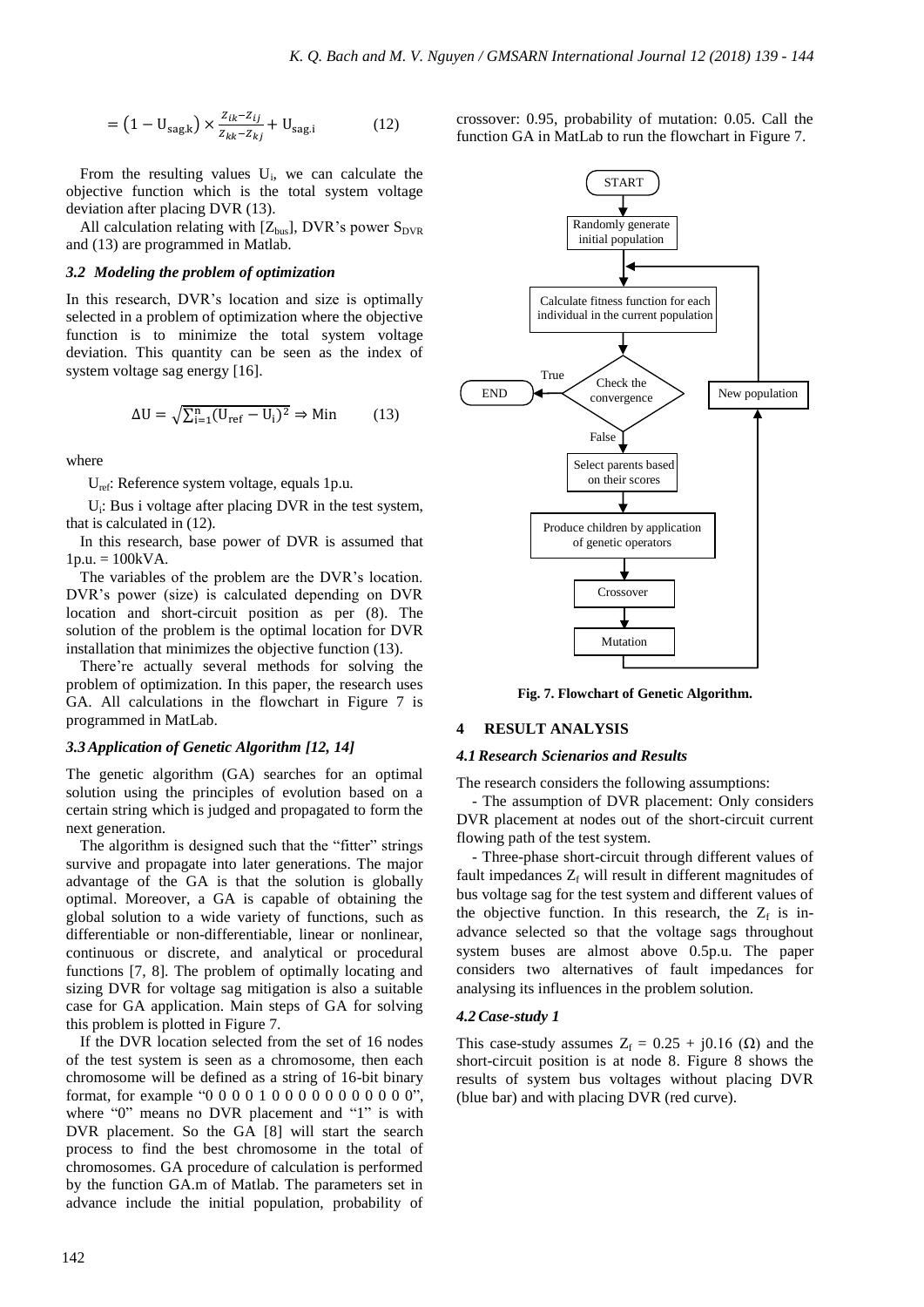

**Fig. 8. System bus voltage before and after placing DVR for the case-study.**

Optimal location of DVR, the resulted DVR size and the value of objective function are mentioned in Table 1. DVR is placed on the branch 3-4 where the node 4 is the position for voltage compensation. So,  $U_4 = 1$  and the corresponding results about  $I_{DVR}$  and  $S_{DVR}$  are achieved as (8)-(10).

**Table 1. Optimal parameters of DVR for the case-study 1**

| Optimal location of DVR | Branch 3-4 |
|-------------------------|------------|
| $DVR$ power $(p.u.)$    | 0.2310     |
| Min $\Delta U$ (p.u.)   | 1.6727     |

### *4.3Case-study 2*

The case-study 2 considers a smaller fault impedance,  $Z_f$  $= 0.1 + i0.08$  ( $\Omega$ ) while the short-circuit position remains at the node 8. Deep sags at nodes near the short-circuit position are resulted. The system bus voltages are also plotted in the Figure 9.



**Fig. 9. System bus voltage before and after placing DVR for the case-study 2.**

And the optimal location, the size of DVR and the value of objective function are given in Table 2.

**Table 2. Optimal parameters of DVR for the case-study 2**

| Optimal location of DVR | Branch 3-4 |  |  |
|-------------------------|------------|--|--|
| $DVR$ power $(p.u.)$    | 0.3255     |  |  |
| Min $\Delta U$ (p.u.)   | 2.4549     |  |  |

From the Figure 8 and 9, the voltages at buses behind

the DVR location are significantly upgraded. For both two scenarios, voltages at nodes 4, 5, 14 and 15 increase up to the safe level in comparison with the required voltage tolerance for short-time voltage variation. Therefore, the effect of voltage compensation by DVR is totally suitable with the typical response of DVR against voltage sag. That also proves the proposed DVR model is correct.

The case-study 2 implies deep sags that require a bigger size of the DVR. However, the DVR size is generally small. That's because the research already assumes the DVR placement that is not on the shortcircuit current carrying path.

### **5 CONCLUSION**

The paper newly proposes the application of Norton's equivalent current circuit of DVR in combination with using the superposition principle by Thevenin theorem for modeling the voltage compensation by DVR for voltage sag mitigation in the event of short-circuit in distribution system. Therefore, this DVR's effect is successfully built in the modeling the problem of optimizing the DVR location. The paper also uses GA for solving the problem of optimization and the results show the effectiveness of GA application. The research considers the test system that includes typical structure of balanced three-phase medium voltage system for the case of Vietnam. Two scenarios for fault impedance are considered for estimating the influences to the outcomes such as DVR size. The results show that the solution of using DVR for system voltage sag mitigation is suitable and it's also practical for utilities to apply this solution.

# **REFERENCES**

- [1] IEEE Std. 1159-2009 (2009), IEEE Recommended Practice for Monitoring Power Quality, IEEE, 2009.
- [2] A. Ghosh and G. Ledwich, Power quality enhancement using custom power devices, Kluwer Academic Publishers, London, 2002.
- [3] M. Farhoodnea, A. Mohamed, H. Shareef, H. Zayandehroodi, 2012. A Comprehensive Review of Optimization Techniques Applied for Placement and Sizing of Custom Power Devices in Distribution Networks, *PRZEGLĄD ELEKTROTECHNICZNY*, R. 88 NR 11a/2012.
- [4] Yan Zhang, Jovica V. Milanovic, 2010. Global Voltage Sag Mitigation With FACTS-Based Devices, *IEEE Transactions on Power Delivery*, Vol.25, Iss.4, October, pp. 2842-2850.
- [5] C. S. Chang & S. W. Yang, 2000. TABU Search Application for Optimal Multi-objective Planning of Dynamic Voltage Restorer, *IEEE Proceedings, IEEE PES WM 2000*, Vol.4, January, pp.2751-2756.
- [6] M.A. Ali, Manoj Fozdar, K.R. Niazi, A.R. Phadke, 2015. Optimal Placement of Static Compensators for Global Voltage Sag Mitigation and Power, *Research Journal of Applied Sciences, Engineering and Technology*, 10(5), pp. 484-494.
- [7] Bruno Canizes, João Soares, Zita Valeand Cristina Lobo, 2017. Optimal Approach for Reliability Assessment in Radial Distribution Networks, *IEEE*